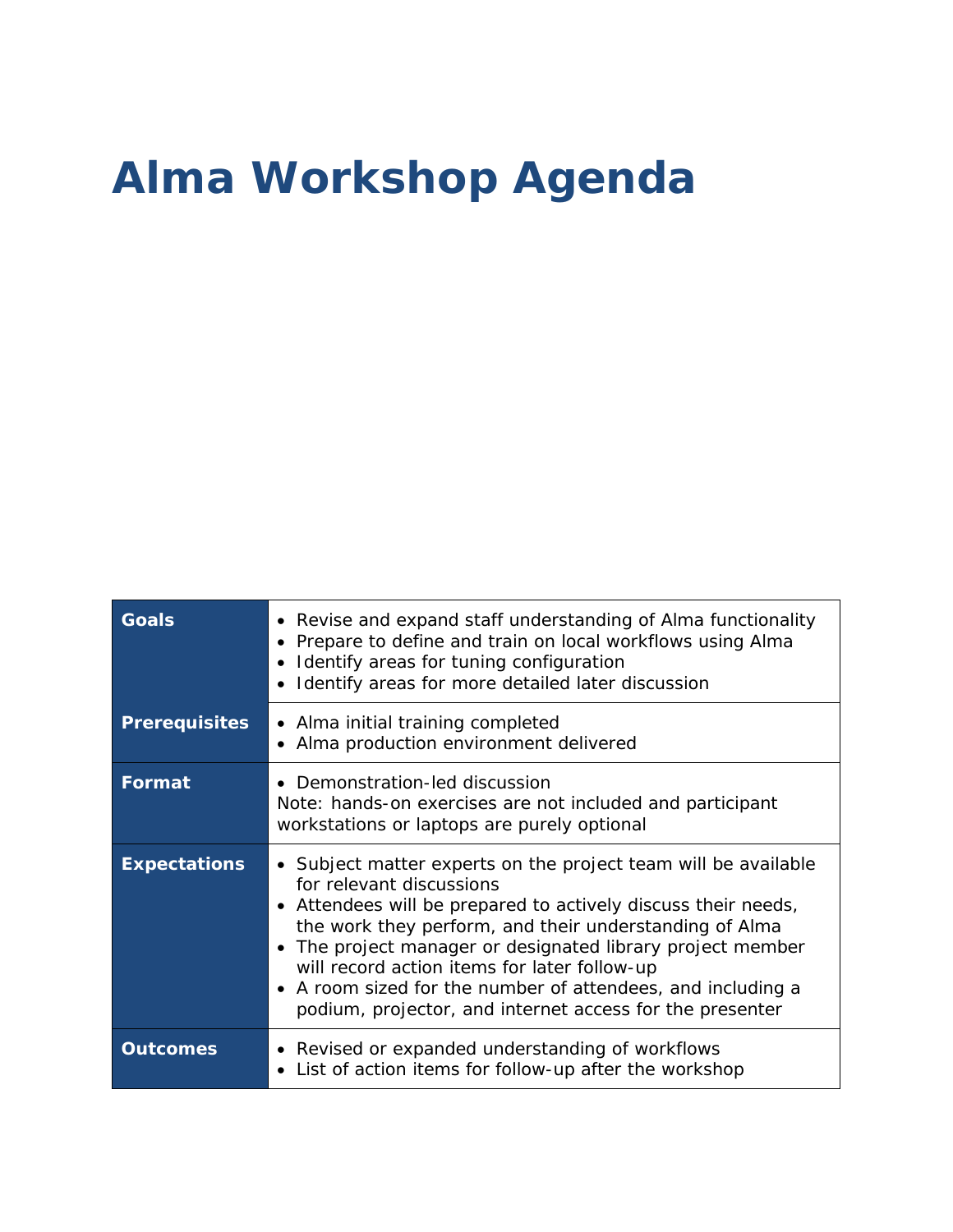| Day 1              |                                                                                                                                                                                                                                                              |                                    |  |  |
|--------------------|--------------------------------------------------------------------------------------------------------------------------------------------------------------------------------------------------------------------------------------------------------------|------------------------------------|--|--|
| $9:00 -$<br>10:00  | Introduction<br>Workshop overview & agenda<br>$\bullet$<br>Inventory model, searching<br>$\bullet$<br>User roles and tasks                                                                                                                                   | All project<br>members             |  |  |
| $10:15 -$<br>12:30 | Technical services overview<br>Fund structures<br>Vendors, accounts, interfaces, EDI<br>$\bullet$<br>Overview of ordering (time permitting)<br>$\bullet$                                                                                                     | <b>Technical</b><br>services staff |  |  |
| Lunch              |                                                                                                                                                                                                                                                              |                                    |  |  |
| $1:30 -$<br>2:45   | Ordering<br>Order line types<br>Ordering lifecycle<br>$\bullet$<br>Ordering physical one-time; physical<br>$\bullet$<br>subscriptions, electronic subscriptions<br>Other materials and order arrangements<br>$\bullet$                                       | <b>Technical</b><br>services staff |  |  |
| $3:00 -$<br>4:00   | Receiving, activating<br>Receiving one-time<br>$\bullet$<br>Receiving subscriptions (with/without<br>$\bullet$<br>prediction)<br>Activating e-resources<br>$\bullet$<br>Services menu configuration: labels, display<br>$\bullet$<br>logic (time permitting) | Technical<br>services staff        |  |  |
| Day 2              |                                                                                                                                                                                                                                                              |                                    |  |  |
| $9:00 -$<br>9:45   | Invoicing<br>Invoicing lifecycle & integration options<br>Creating and editing invoices<br>$\bullet$<br><b>Taxes</b>                                                                                                                                         | Technical<br>services staff        |  |  |
| $9:45 -$<br>10:45  | Manual cataloging and record management<br>Post-receiving processing & work orders<br>Metadata Editor: templates, locked records,<br>$\bullet$<br>copy cataloging, form editor, headings, etc.<br>Authority control<br>Item editor                           | Technical<br>services staff        |  |  |
| $11:00 -$<br>12:30 | Bulk catalog, inventory, and delivery maintenance<br>Import profiles<br>PDA/DDA<br>Bulk processing – records, inventory, order<br>lines, users                                                                                                               | <b>Technical</b><br>services staff |  |  |

1